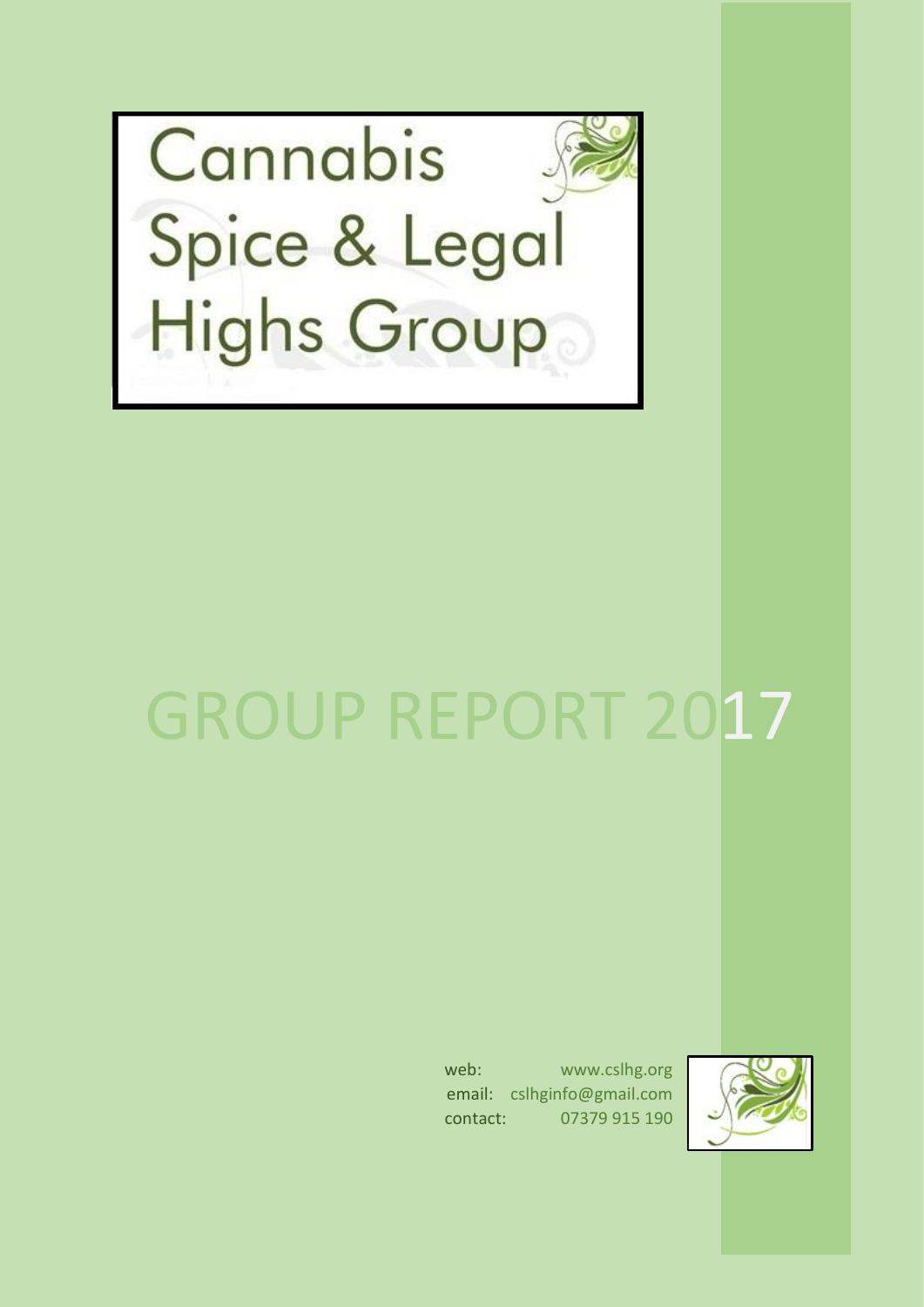

# **Principles, Values and objectives**

The Cannabis, Spice and Legal Highs group aims to provide information, advice, assistance and support to long-term chronic users and to families, support workers and concerned others. We do this principally through mutual aid support groups hosted in local venues where experience and advice is shared in a non-judgmental abstinence based user-led environment. We also embrace and utilise, web, social media and emerging technologies to assist our delivery model.

We believe all drug users have the ability to turn their lives around and make positive, sustainable change to our own circumstances and the communities we live in.

We feel we have a unique membership and with it a responsibility to service users of cannabis, spice and legal highs who would not normally access traditional services.

Issues affecting our work include; anxiety, depression, isolation, confidence, sleep & insomnia, psychosis, paranoia, schizophrenia, unemployment, homelessness, poverty, offending, child support & custody issues and institutionalisation.

Our typical target member is currently sat in a bedsit in West Yorkshire, isolating, anxious and unfit for work or social activity. Our aim is to promote the principles and ethos of our group deep into the community so all potential members have access to our meetings and support network.

We have seen numerous examples of success in our diverse cohort, supporting members with serious lifelong addictions and watching them grow and develop into volunteering, employment and general health and happiness.

#### **Group Member Testimonials**

*After 20 years of cannabis use I'd finally had enough, after seeing my worker he advised me about this group, it was hard and I was so scared at first but the advice and help I got from this group was amazing. I am now 22 months clean. Coming to this group was the best thing I ever did.*

*JD- Abstinent since 03/02/2016*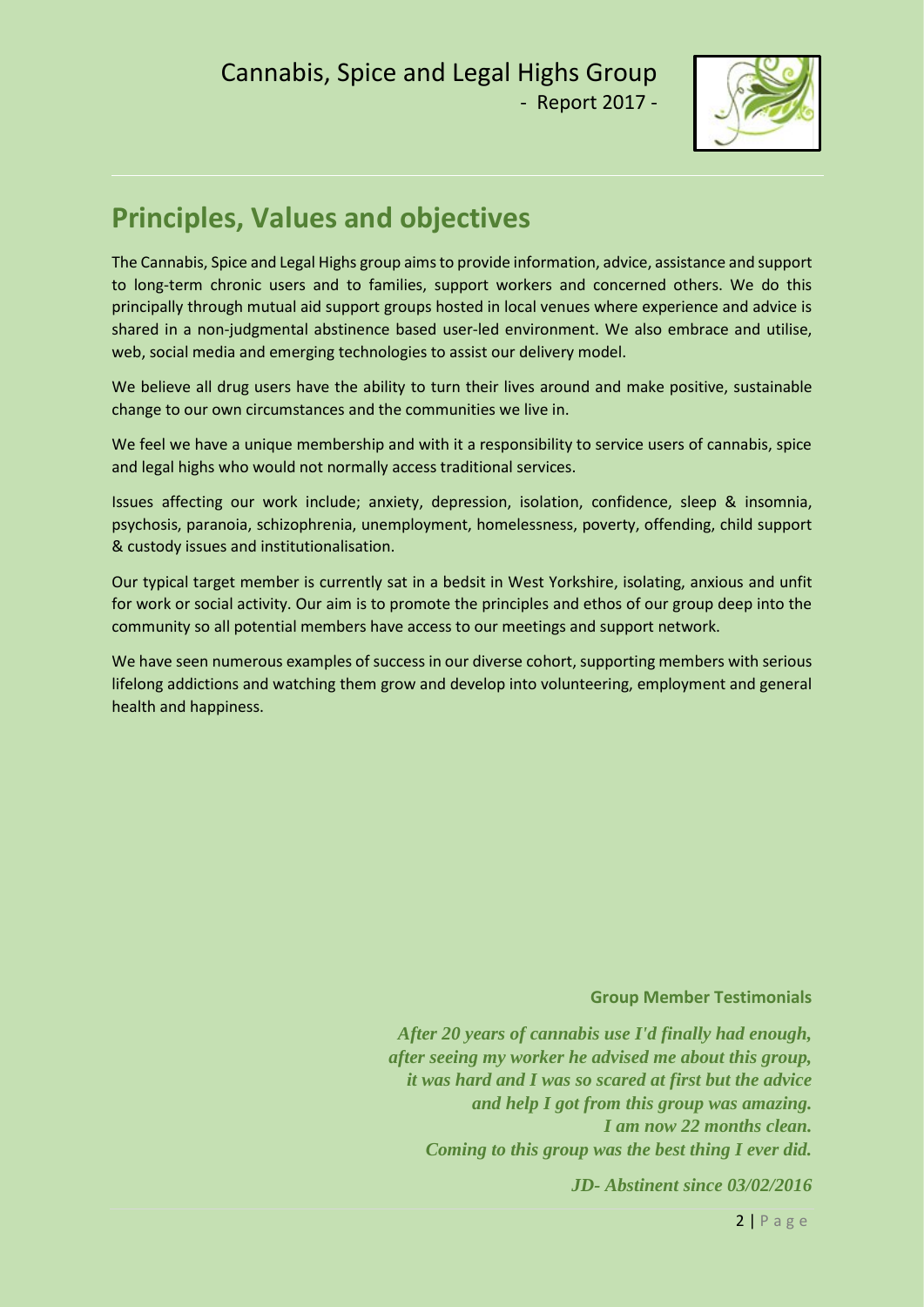

### *CONTENTS*

| 1.0         | <b>Context</b>                          | $\boldsymbol{4}$ |
|-------------|-----------------------------------------|------------------|
| 1.1         | <b>Significant Research</b>             | $\overline{4}$   |
| 2.0         | <b>Group Background and Information</b> | $\overline{4}$   |
| 3.0         | <b>Support and Statistics</b>           | 5                |
| 3.1         | <b>2017 Attendance Data</b>             | 5                |
| 4.0         | <b>Media Technology &amp; Promotion</b> | 6                |
| 4.1         | <b>Facebook and Social Media</b>        | 6                |
| 4.2         | <b>Web Presence &amp; Strategy</b>      | $\overline{7}$   |
| 5.0         | <b>Meetings &amp; Events</b>            | 7                |
| 6.0         | <b>Expansion and Growth</b>             | 8                |
| 6.1         | <b>Constitution</b>                     | 8                |
| 7.0         | <b>Governance and Future Plans</b>      | 9                |
| 7.1         | <b>Finances and Match Funding</b>       | 9                |
| 8.0         | <b>Contact Details</b>                  | 10               |
| 9.0         | <b>Acknowledgements</b>                 | <i>10</i>        |
| <b>10.0</b> | <b>Referral Form</b>                    | 11               |

#### **Group Member Testimonials**

*This group has helped me realise why I smoked cannabis and helped me stop. It's a real friendly atmosphere and confidential. I didn't think a group like this existed, it's really different from any other group. People here support each other and I'm happy to be part of it. My thoughts of groups have now changed.*

*Steve – Abstinent since 22/11/2016*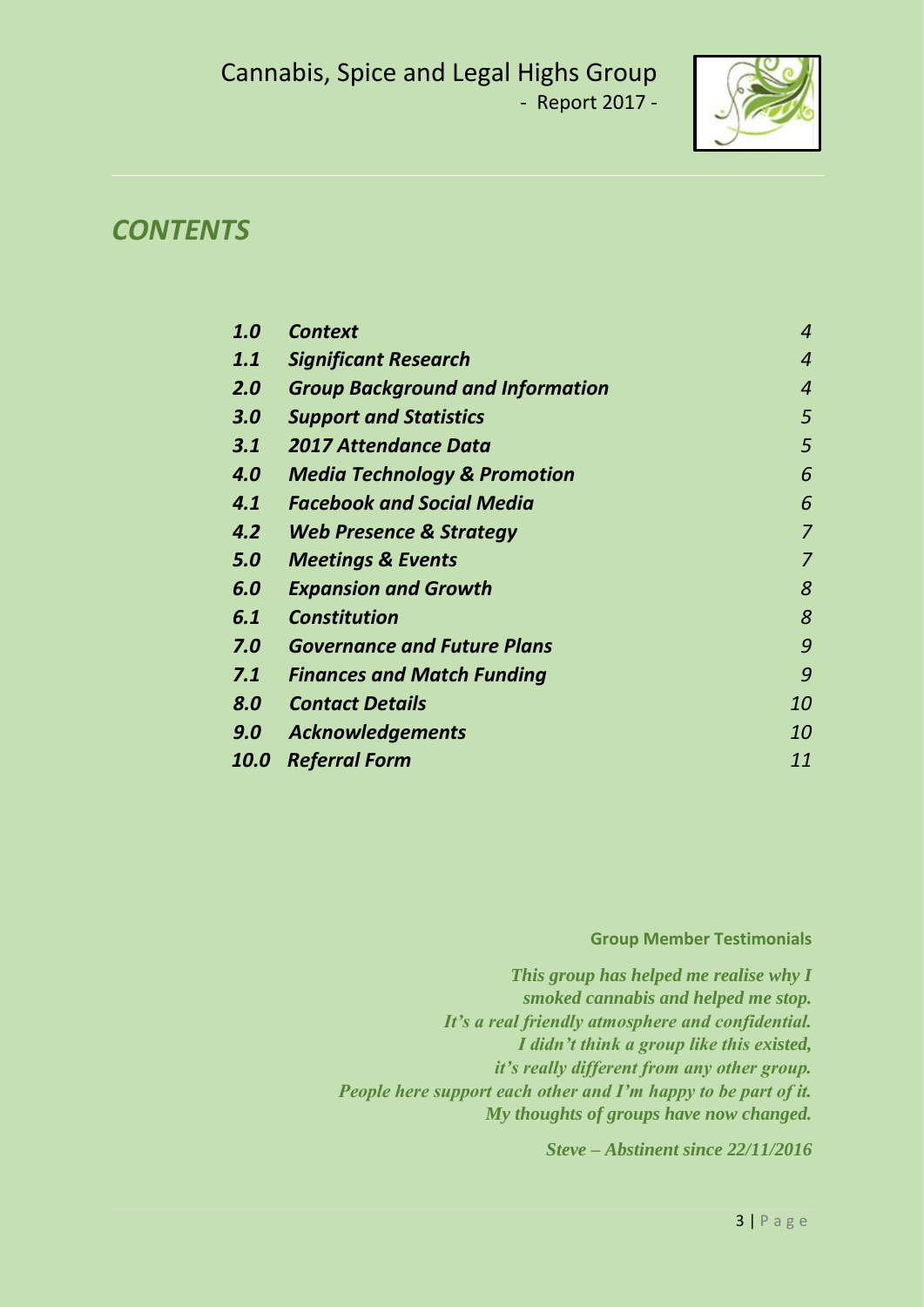

# **1.0 Context**

*Latest statistics from the Home Office Crime Survey for England and Wales 2015/16*

*As in previous years, cannabis was the most commonly used drug, with 6.5% of adults aged 16 to 59 having used it in the last year (around 2.1 million people)*

*Among younger adults aged 16 to 24, cannabis was also the most commonly used drug, with 15.8% having used it in the last year (around 975,000 young adults).*

# **1.1 Significant Research**

*Research found that those who had used mostly 'Skunk'-like (high potency THC) cannabis were twice as likely to be diagnosed with a psychotic disorder if they had used it less than once per week, nearly three times more likely if they used it at weekends, and five times more likely if they used it every day. "Proportion of patients in south London with [first-episode](https://www.google.co.uk/search?q=%E2%80%9CProportion+of+patients+in+south+London+with+first-episode+psychosis+attributable+to+use+of+high+potency+cannabis%3A+a+case+control+study%E2%80%9D+Lancet+Psychiatry.+2015.&oq=%E2%80%9CProportion+of+patients+in+south+London+with+first-episode+psychosis+attributable+to+use+of+high+potency+cannabis%3A+a+case+control+study%E2%80%9D+Lancet+Psychiatry.+2015.&aqs=chrome..69i57&sourceid=chrome&ie=UTF-8) psychosis attributable to use of high potency cannabis: a case control study" Lancet [Psychiatry.](https://www.google.co.uk/search?q=%E2%80%9CProportion+of+patients+in+south+London+with+first-episode+psychosis+attributable+to+use+of+high+potency+cannabis%3A+a+case+control+study%E2%80%9D+Lancet+Psychiatry.+2015.&oq=%E2%80%9CProportion+of+patients+in+south+London+with+first-episode+psychosis+attributable+to+use+of+high+potency+cannabis%3A+a+case+control+study%E2%80%9D+Lancet+Psychiatry.+2015.&aqs=chrome..69i57&sourceid=chrome&ie=UTF-8) 2015.*

# **2.0 Group Background and Information**

Despite being the most commonly used illegal drug, cannabis has the lowest levels of specialist mutual aid support within user-led addiction services. The recent advent of spice and legal highs use has left users even less well catered for. Cannabis users with serious addictions manifesting in prolonged and daily use often report difficulties in accessing and engaging in traditional drug support pathways. Our group was established with the help of the Change Programme and the Bridge Project to provide mutual aid and peer led support to such users.

The group was formed in March of 2015 as a collaboration between Bridge staff and service users. Meeting in the Vault Café group room at Unity Recovery Centre close to Bradford city centre. The remit was to provide an alternative to other mutual aid groups that had no specialist history in providing support to the three main substance misuse categories of cannabis, spice and legal highs. Over the years the group developed the model and expanded to host two regular weekly meetings.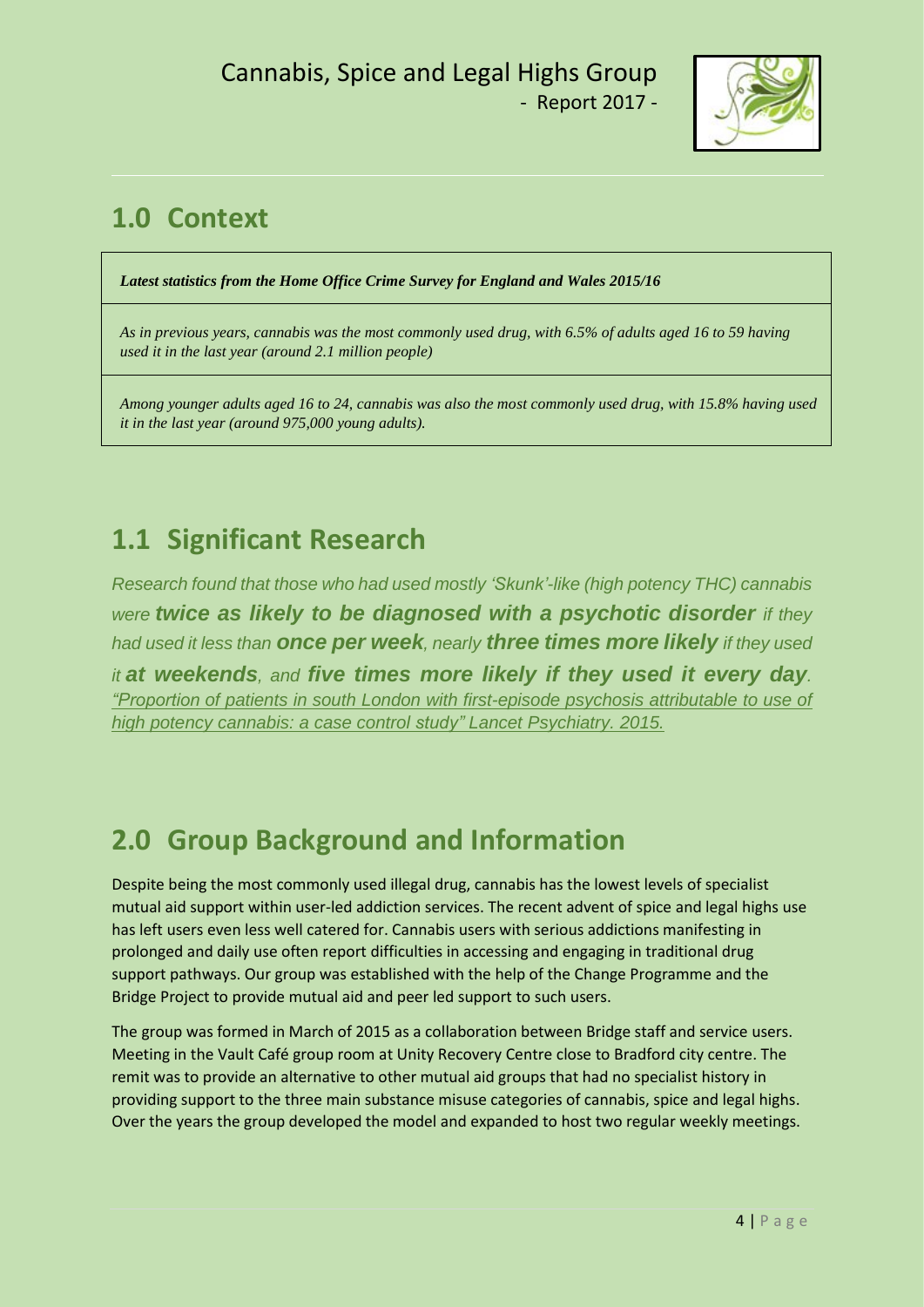

# **3.0 Support and Statistics**



We are an adult, abstinence based self-help, user-led, mutual aid support group sharing personal experience and best practice. Up to December 31<sup>st,</sup> 2017 we have hosted 159 regular meetings utilising 4 different venues.

Since our formation, we have seen over 200 individual members attending our 159 weekly meetings. We regularly see attendances between 15–25 with a mix of approximately 90% cannabis, 8% spice and 2% legal high use. The group is often the first port of call for many of our members. We regularly refer clients to the Change Programme, AIM group, BRAVE Project, SMART and Alcoholics Anonymous (AA)/Narcotics Anonymous (NA).

In 2017, the group meetings were supported by 3 experienced drug practitioners and 1 manager from the Change Programme, contributing approximately 94 contact hours. Bridge staff/trustees further contributed 16 hours attending meetings. In supporting our Reflections management meetings, Bridge staff also contributed 16 hours in addition to a Bridge Trustee delivery of a membership workshop.

## **3.1 2017 Attendance data**

Confidential data is recorded tracking parameters such as: individual attendance, sex, year of birth, first, second and third drug of choice, date of abstinence and assigned drug worker. Anonymity is preserved through the use of a unique reference membership number.

| 2017                        | Ħ        | <b>Members</b> | <b>Visitors</b> | <b>Bridge Staff/Trustees</b> |  |
|-----------------------------|----------|----------------|-----------------|------------------------------|--|
| Number of meetings Bradford | 52       | 626            | 68              | 48                           |  |
| Number of meetings Shipley  | 11       | 37             |                 | U                            |  |
| <b>Reflections Meetings</b> | 11       | 72             | 3               | 16                           |  |
| <b>Workshops</b>            | 6        | 39             |                 |                              |  |
| <b>Social Events</b>        | 8        | 48             |                 |                              |  |
| Unique Individuals          | 125      | 102            | 16              |                              |  |
| Attendance 2016             | 650      |                |                 |                              |  |
| Attendance 2017             | 729      |                |                 |                              |  |
| <b>Increase</b>             | $+12.2%$ |                |                 |                              |  |

**Group Member Testimonials**

*The group is fantastic and I get a lot out of it. My worker at the time said I might benefit from the group and she was right. I'm now 12 months clean so proud of myself. Kev – Abstinent since 09/01/2017*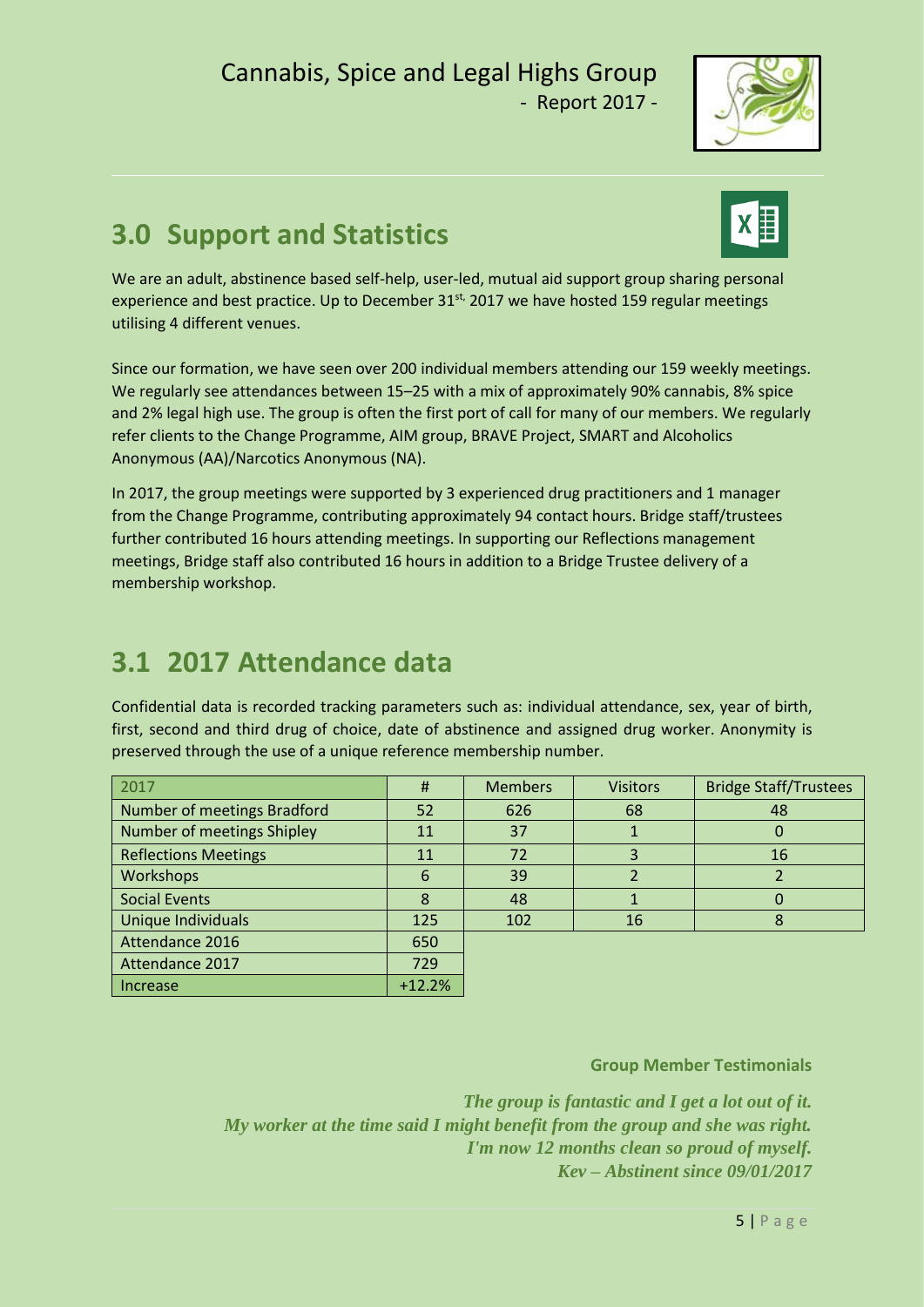

https://www.cslha.org/

# **4.0 Media Technology & Promotion**

Our support group is extended beyond our regular meetings by the use of technology and social

media. We incorporate, mobile phone and SMS communication, group chat, Facebook messaging, Twitter, Google apps, Open tools, QR codes and media networking in addition to hosting a website and traditional print and promotional material.

Technology is one area where we promote the sharing of skills and knowledge within our membership, particularly through our workshops and shadowing of service roles.



programme 'The Kyle Files' investigating cannabis support and the issue of legalisation. The broadcast is due for release in March 2018.

# **4.1 Facebook and Social Media**

#### facebook

#### https://www.facebook.com/cslhg/

We administer and moderate a secret Facebook page allowing communication, networking and the distribution of literature outside of normal support hours. The page primarily acts as a 24-hour support channel allowing members to reach out to other members for advice and support whilst not in-group while still maintaining confidentiality. Members are entitled to join this group after attending 4 regular meetings. Administrators are elected within the group to moderate and develop Facebook policy.

We also run a public Facebook page to allow contact, information requests and generate support and understanding. There is no prerequisite to view this page which acts as a promotional platform. This page is indexed and searchable creating greater awareness of the group's presence and activities.

#### **Lwitter**

#### https://twitter.com/cslhginfo

The group maintains a **Twitter account** promoting group meetings and activities. The group has a strict non-political policy associated with this account. Volunteer members maintain this brand.

We regularly tweet under the following hashtags; [#cslhg](https://twitter.com/hashtag/cslhg?src=hash) [#substanceabuse](https://twitter.com/hashtag/substanceabuse?src=hash) [#mentalhealth](https://twitter.com/hashtag/mentalhealth?src=hash) [#legalhighs](https://twitter.com/hashtag/legalhighs?src=hash) [#spice](https://twitter.com/hashtag/spice?src=hash) [#cannabis](https://twitter.com/hashtag/cannabis?src=hash)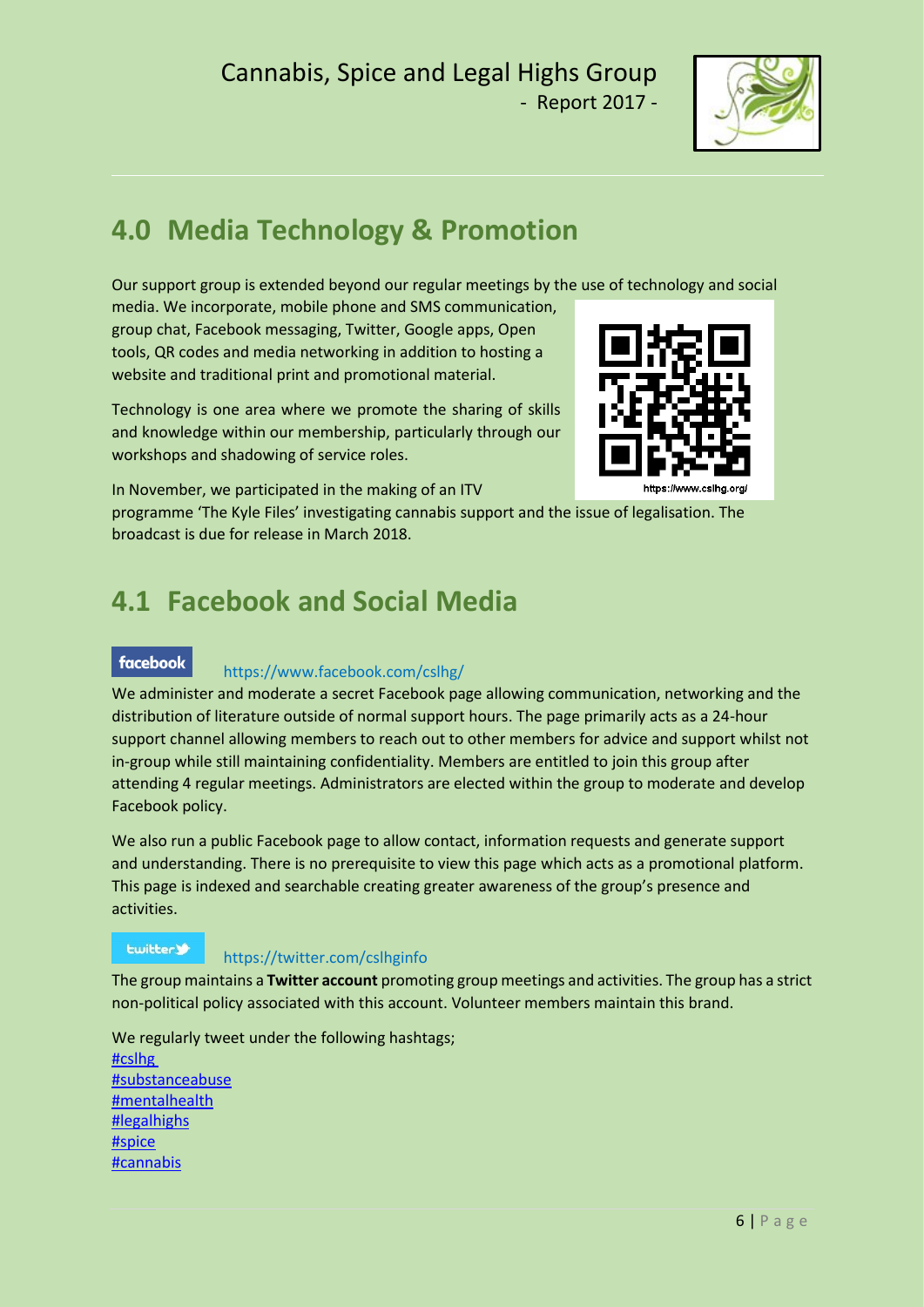

→ C △ ● Secure | https://www.cslhg.org

## **4.2 Web Presence & Strategy**

The group owns the domain cslhg.org and runs a website giving background information about the group, meeting locations and times, information and research about cannabis, spice and legal highs. We also host a live chat client and a contact form. Promotional material is integrated through social media, traditional media and QR codes.

The website will become our main focal point of contact and information. We welcome: back links, promotion and reviews.

### **5.0 Meetings & Events**

We host a number of events in addition to our regular meetings. We also run workshops and presentations at local universities, colleges, community centres and health care establishments.

To date we have run 6 workshops exploring issues and information concerning: Power of 3-Detox, Recovery and Rehabilitation Method, Narcotics Anonymous Public Information, Mindfulness Techniques, Facebook and Social Media, Constitution, Identity and Independence.

We currently run 2 regular meetings in the Bradford/Aire Valley area.

**TUESDAY** MEETING 6:00 - 8:00 pm

#### **Shipley Fire Station**

1 Shipley Fields Rd, Shipley BD18 2DG

[https://www.google.co.uk/maps/place/Shipley+Fire+Station/@53.8242023,-](https://www.google.co.uk/maps/place/Shipley+Fire+Station/@53.8242023,-1.7707536,1792m/data=!3m1!1e3!4m5!3m4!1s0x0:0x93bf2d1cf3379c67!8m2!3d53.8242023!4d-1.7707536) [1.7707536,1792m/data=!3m1!1e3!4m5!3m4!1s0x0:0x93bf2d1cf3379c67!8m2!3d53.8242023!4d-](https://www.google.co.uk/maps/place/Shipley+Fire+Station/@53.8242023,-1.7707536,1792m/data=!3m1!1e3!4m5!3m4!1s0x0:0x93bf2d1cf3379c67!8m2!3d53.8242023!4d-1.7707536)[1.7707536](https://www.google.co.uk/maps/place/Shipley+Fire+Station/@53.8242023,-1.7707536,1792m/data=!3m1!1e3!4m5!3m4!1s0x0:0x93bf2d1cf3379c67!8m2!3d53.8242023!4d-1.7707536)

**FRIDAY** MEETING 12:30 - 3:00 pm

#### **The Vault**

Trafalgar street, BRADFORD. BD1 3DN [https://www.google.co.uk/maps/place/The+Vault+Cafe/@53.7994152,-](https://www.google.co.uk/maps/place/The+Vault+Cafe/@53.7994152,-1.7596623,17z/data=!3m1!4b1!4m13!1m7!3m6!1s0x487be14d96f6b085:0xf47ea04ac3eb4b04!2s30+Manningham+Ln,+Bradford+BD1+3DN!3b1!8m2!3d53.7990129!4d-1.7578062!3m4!1s0x487be14d8e3c7485:0xa55375ef3fd6a011!8m2!3d53.7994121!4d-1.7574736?hl=en) [1.7596623,17z/data=!3m1!4b1!4m13!1m7!3m6!1s0x487be14d96f6b085:0xf47ea04ac3eb4b04!2s3](https://www.google.co.uk/maps/place/The+Vault+Cafe/@53.7994152,-1.7596623,17z/data=!3m1!4b1!4m13!1m7!3m6!1s0x487be14d96f6b085:0xf47ea04ac3eb4b04!2s30+Manningham+Ln,+Bradford+BD1+3DN!3b1!8m2!3d53.7990129!4d-1.7578062!3m4!1s0x487be14d8e3c7485:0xa55375ef3fd6a011!8m2!3d53.7994121!4d-1.7574736?hl=en) [0+Manningham+Ln,+Bradford+BD1+3DN!3b1!8m2!3d53.7990129!4d-](https://www.google.co.uk/maps/place/The+Vault+Cafe/@53.7994152,-1.7596623,17z/data=!3m1!4b1!4m13!1m7!3m6!1s0x487be14d96f6b085:0xf47ea04ac3eb4b04!2s30+Manningham+Ln,+Bradford+BD1+3DN!3b1!8m2!3d53.7990129!4d-1.7578062!3m4!1s0x487be14d8e3c7485:0xa55375ef3fd6a011!8m2!3d53.7994121!4d-1.7574736?hl=en)[1.7578062!3m4!1s0x487be14d8e3c7485:0xa55375ef3fd6a011!8m2!3d53.7994121!4d-](https://www.google.co.uk/maps/place/The+Vault+Cafe/@53.7994152,-1.7596623,17z/data=!3m1!4b1!4m13!1m7!3m6!1s0x487be14d96f6b085:0xf47ea04ac3eb4b04!2s30+Manningham+Ln,+Bradford+BD1+3DN!3b1!8m2!3d53.7990129!4d-1.7578062!3m4!1s0x487be14d8e3c7485:0xa55375ef3fd6a011!8m2!3d53.7994121!4d-1.7574736?hl=en)[1.7574736?hl=en](https://www.google.co.uk/maps/place/The+Vault+Cafe/@53.7994152,-1.7596623,17z/data=!3m1!4b1!4m13!1m7!3m6!1s0x487be14d96f6b085:0xf47ea04ac3eb4b04!2s30+Manningham+Ln,+Bradford+BD1+3DN!3b1!8m2!3d53.7990129!4d-1.7578062!3m4!1s0x487be14d8e3c7485:0xa55375ef3fd6a011!8m2!3d53.7994121!4d-1.7574736?hl=en)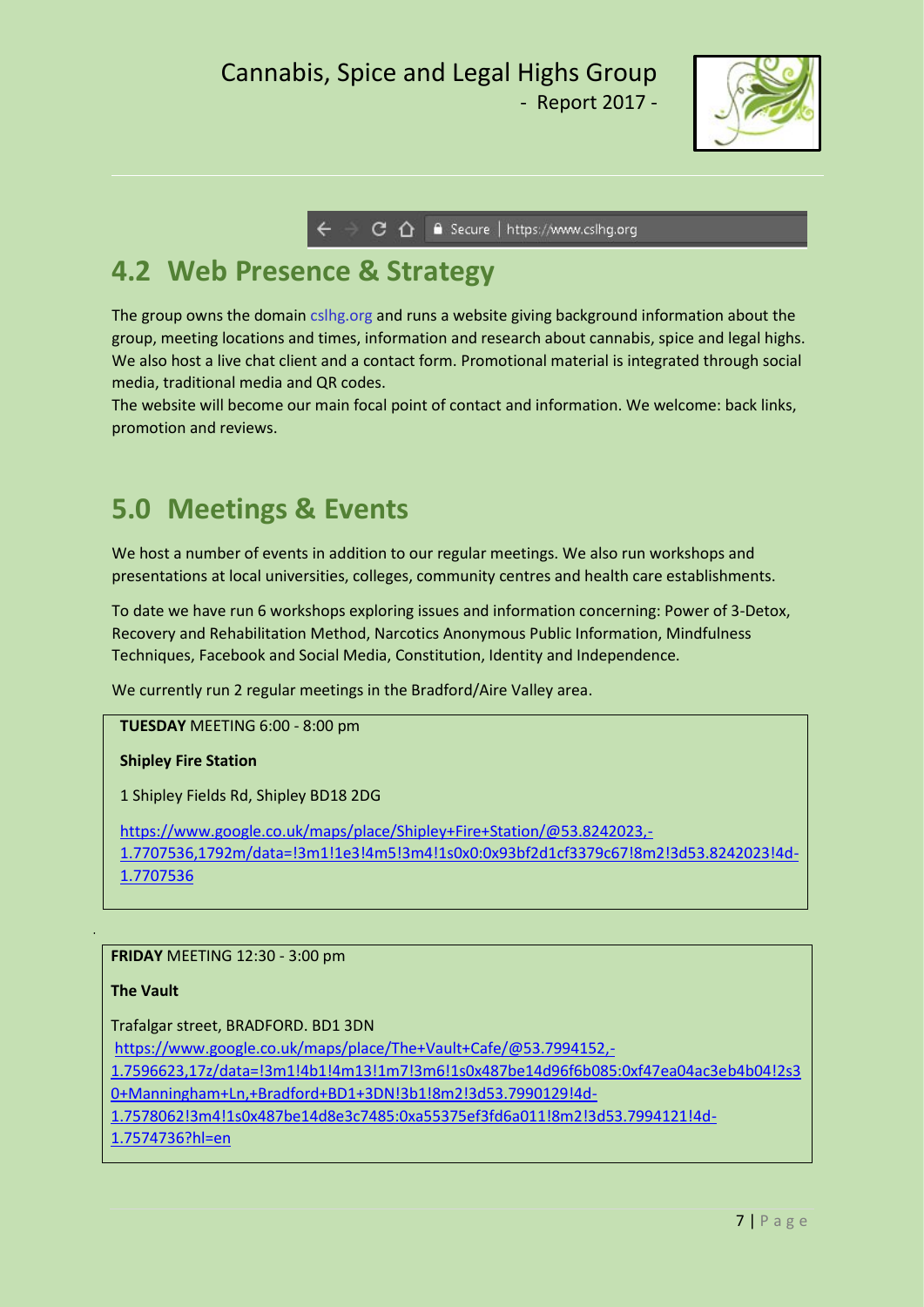

## **6.0 Expansion and Growth**

Due to increasing demand, we recently established a second weekly meeting in the newly opened Shipley Fire Station, servicing the Aire valley corridor and opening up support to the communities of Skipton, Keighley, Bingley, Saltaire, Shipley, Windhill, Idle, Thackley and Greengates. We also plan to establish a third meeting in central Leeds in the near future. The clear majority of our members are abstinent of all street drugs; we do however have a small minority of members at the end of their addiction. We have a strict policy of not using on the day of attendance and we do not allow children, drugs or paraphernalia at the venue.

We have made connections and are establishing links with similar groups nationally in order to share best practice and develop closer ties.

## **6.1 Constitution**

We are working towards greater independence by seeking to develop a constitution and investigate our options to establish ourselves as a charitable organisation, allowing us to access funding, to develop and expand our model. We welcome support and assistance.

Our rules and procedures are in the process of being developed and documented. In addition, we are working towards PQASSO standards and charity commission guidelines. We are receiving advice and assistance from a range of sources including Bridge trustees, senior management and staff, Bradford CVS and other established local and national charitable bodies.

We currently have group rules and procedures in addition to our online Facebook group policy. A sub-group of admins steers this process, accountable to the membership through the Reflections management meeting. (see 7.0 Governance & Future Plans)

#### **Group Member Testimonials**

*If you have a cannabis habit and want to do something about it, then this group is for you. After 20 years of addiction, I've been with the group for the past year and a half and it's helped me in many ways. It's a good place to be with plenty of support and will be your 1st step to tackling your addiction.*

*Steven – building motivation whilst reducing and tackling my demons.*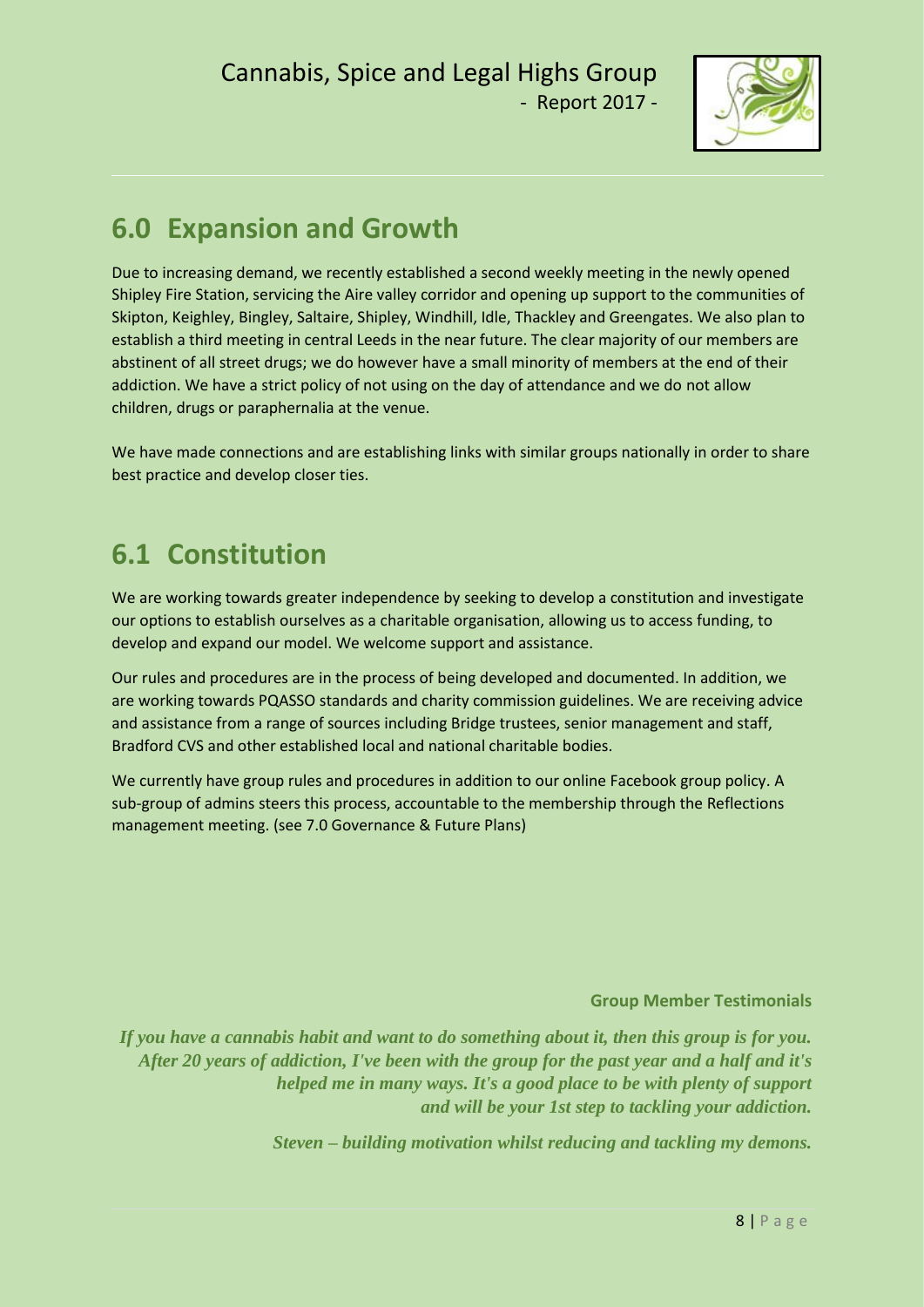

## **7.0 Governance and Future Plans**

We plan to replicate our model in other areas initiating similar user-led support groups built around an abstinence base. We self-manage our operations with regular consultation and involvement from stakeholders through monthly Reflections meetings where direction and policy is developed. Meetings are held on the first Wednesday of every month. Group representatives or individuals wishing to attend should email [cslhginfo@gmail.com](mailto:cslhginfo@gmail.com) for details of our next meeting.

Our plans for the coming year are centred on constitution and expansion. We have realistic ambitions to, expand into Leeds, develop a cannabis, spice and legal highs substance information training package, explore social enterprise business models and promote our brand online, nationally and throughout the district.

## **7.1** *Finances and Match Funding*

In 2017, the group made an application to the Recovery Fund, administered by Bradford Metropolitan District Council to the value of £ 192.75 to cover costs relating to the group's communication budget.

Recovery Fund Application Awarded- 24/11/2016 - Linda Peacock

| Outstanding balance from 2016 | £ 83.79 | Total £83.79 |
|-------------------------------|---------|--------------|
|-------------------------------|---------|--------------|

Recovery Fund Application Awarded - 14/12/2017 – Colin Stansbie

| Domain name and web hosting         | £111.75 |                                                                |
|-------------------------------------|---------|----------------------------------------------------------------|
| Smart phone and sim                 | £ 21.00 |                                                                |
| Social media adds promoting website | £ 60.00 |                                                                |
| <b>TOTAL</b>                        | £192.75 |                                                                |
| Outstanding balance from 2017       | £ 57.01 | $\overline{\phantom{0}}$ Total $\overline{\phantom{0}}$ 140.80 |

Meetings are staffed by a facilitator, who chairs the meeting, 2 x Admins who assist with membership and support the facilitation and a member to manage tea, coffee and breaks. Time given by those involved is all on a voluntary basis and for 2017, this equates (as of 8/12/2017) to 16 volunteer hours x 48 regular meetings = 768 hours. In addition, a further 34 volunteer hours is attributed to the 11 Reflections management meetings and the 6 workshops we have run. Support for delivery of group is also provided by the Bridge Project with the time of a practitioner for the Friday meeting on Bridge premises (96 hours).

In addition, members have self-funded costs such as. Tea/coffee, sundries, photocopies etc to the approximate value of £50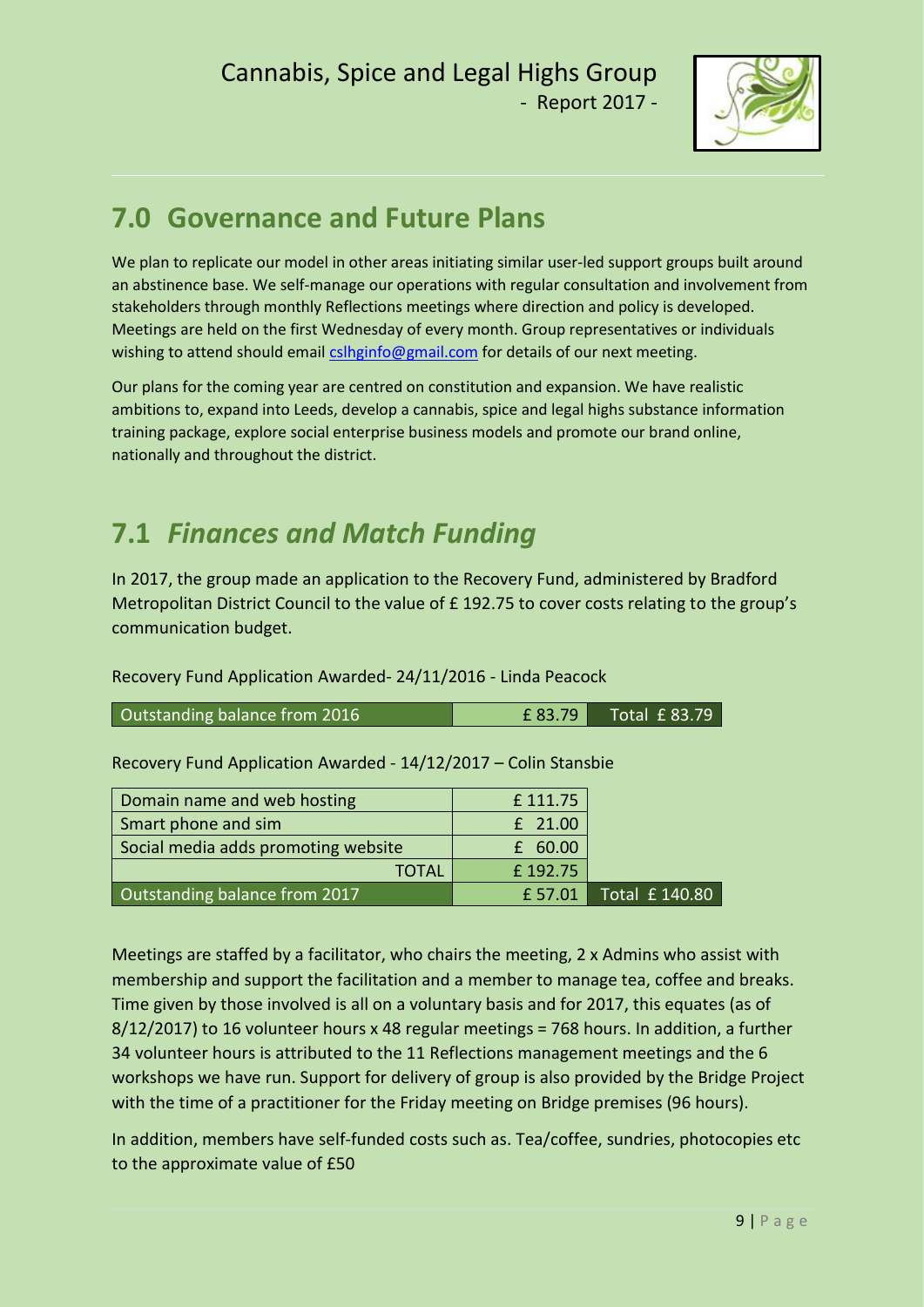

## **8.0 Contact Details**

| 07379 915 190                 |
|-------------------------------|
| cslhginfo@gmail.com           |
| https://www.cslhg.org         |
| fb.me/cslhg                   |
| https://twitter.com/cslhginfo |
| http://twubs.com/cslhg        |
|                               |

## **9.0 Acknowledgements**

The group has received support from The Bridge Project and particularly the Change Programme since it's conception. We have a particular debt of gratitude to Sue Knowles, Marcus Dorey, Eileen Broomhead, Michael Ritchie, Joe Kean, Claire Percy, Tony Gibson, Gary Joseph, Melva Burton, Tracey Hogan, Jon Royle and Martin Brook of The Bridge Project. Michael Fox and Marion Coates of The West Yorkshire Fire Service. Colin Stansbie of City of Bradford Metropolitan District Council, Department of Health and Wellbeing.

#### **Group Member Testimonials**

*I had just managed to get clean when I first came to this group. It helped me maintain my recovery through the early stages and it still, after more than 3 years, inspires and motivates me. In my involvement with the group I have seen countless examples of remarkable people overcoming serious addictions and circumstances, changing their lives and communities for the better. People really can and really do recover.*

*Dave – Abstinent since 30/10/2014*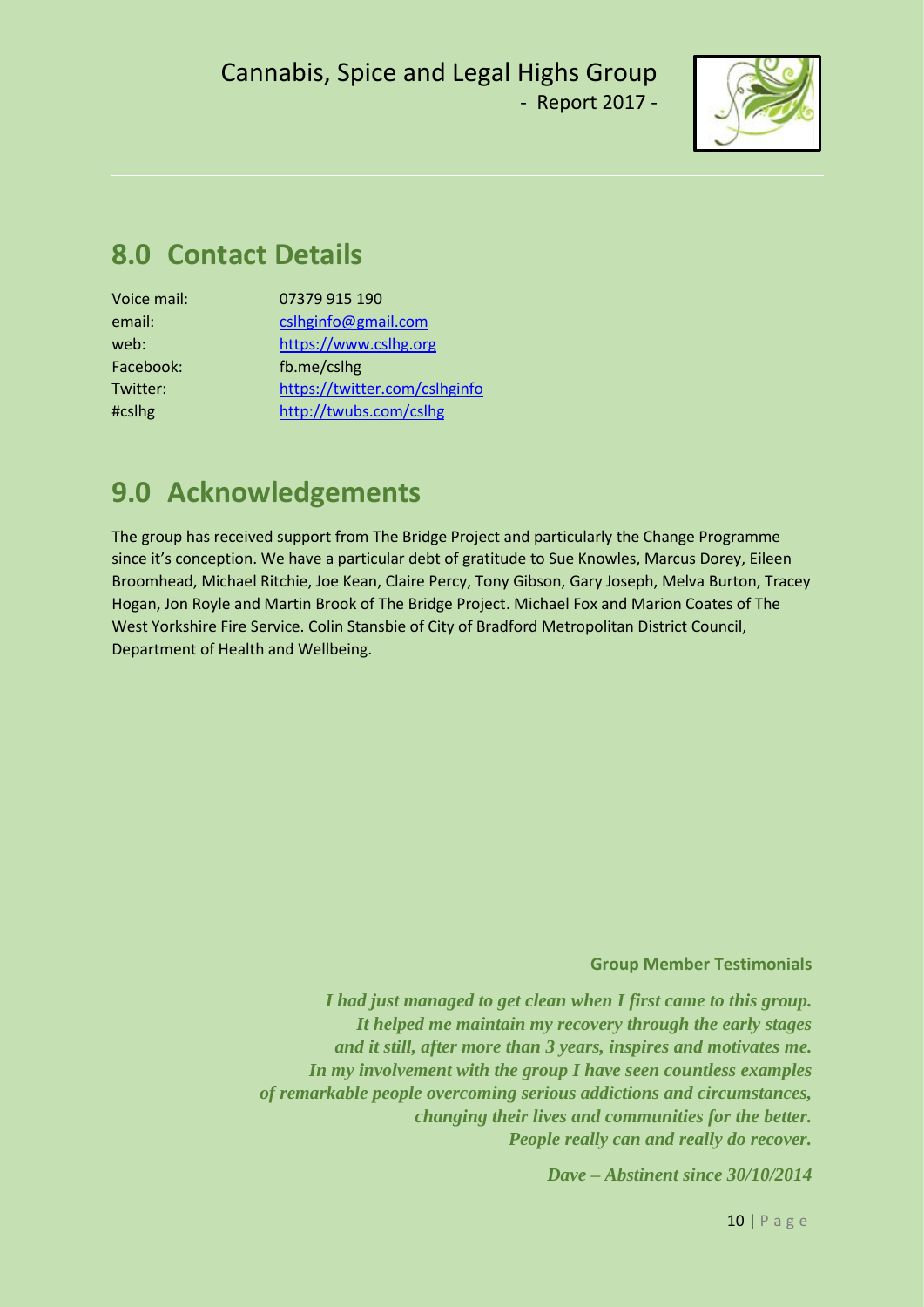

# **10.0 Referral Form**

| <b>Contact Request</b><br>email to: cslhginfo@gmail.com |  |  |
|---------------------------------------------------------|--|--|
| Name of Referrer:                                       |  |  |
| Name of Client:                                         |  |  |
| Organisation:                                           |  |  |
| Email:                                                  |  |  |
| <b>Contact No:</b>                                      |  |  |
| Comments:                                               |  |  |
|                                                         |  |  |
|                                                         |  |  |
|                                                         |  |  |
|                                                         |  |  |
|                                                         |  |  |
|                                                         |  |  |
|                                                         |  |  |
|                                                         |  |  |
|                                                         |  |  |
|                                                         |  |  |
|                                                         |  |  |
|                                                         |  |  |
| Today's Date:                                           |  |  |